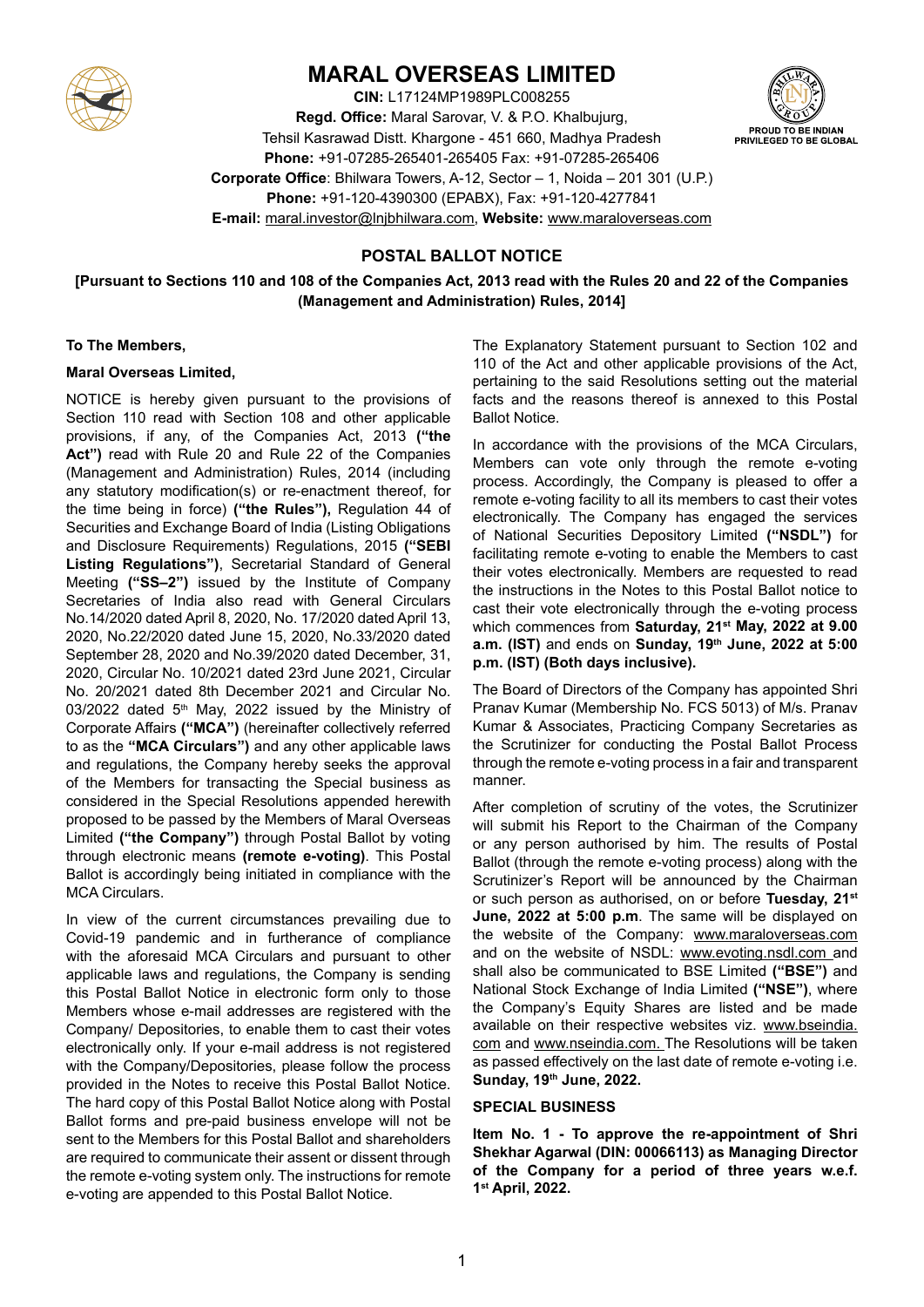#### **To consider and if thought fit, to pass with or without modification(s), the following Resolution as a SPECIAL RESOLUTION:**

**"RESOLVED THAT** pursuant to the provisions of Section 196, 197, 203 and any other applicable provisions, if any, of the Companies Act, 2013 (**"the Act"**) and the rules made thereunder read with Schedule V of the Companies Act, 2013 (including any amendment(s), statutory modification(s) or re-enactment thereof for the time being in force) and also pursuant to the provisions of Regulation 17(6)(e) and any other applicable provisions of SEBI (Listing Obligations and Disclosure Requirements) Regulations, 2015 as amended from time to time, upon the recommendations of Nomination and Remuneration Committee and subject to such approval as may be necessary, approval of the members be and is hereby accorded to the re-appointment of Shri Shekhar Agarwal (DIN:00066113) as Managing Director of the Company for a period of three years commencing from the 1<sup>st</sup> April, 2022 on the terms and conditions and remuneration as set out in the Explanatory Statement annexed hereto.

**RESOLVED FURTHER THAT** consent of the members be and is hereby accorded in terms of provisions of Section 196 (3) and other applicable provisions if any, of the Companies Act, 2013 (**"the Act"**) and the rules made thereunder read with Schedule V of the Companies Act, 2013 and pursuant to SEBI (Listing Obligations and Disclosure Requirements) Regulations, 2015, if any, for continuation of re-appointment of Shri Shekhar Agarwal as Managing Director of the Company after attaining the age of seventy years during the course of his tenure as above.

**RESOLVED FURTHER THAT** Shri Shekhar Agarwal shall continue to be the Chief Executive Officer and be a Key Managerial Personnel of the Company during his tenure pursuant to the Section 203 of the Companies Act, 2013.

**RESOLVED FURTHER THAT** the Board of Directors of the Company be and is hereby also authorised to:

- a) Agree to such increase or decrease or variations, modifications or amendments in the terms of remuneration set out in Explanatory Statement annexed hereto as considered reasonable by the Board upon recommendation of Nomination and Remuneration Committee and acceptable to Shri Shekhar Agarwal, subject to the same not exceeding the limits specified under section 197 and Schedule V of the Companies Act, 2013 or any statutory modification(s) or re-enactment thereof for the time being in force, or otherwise as may be permissible at law."
- b) Take all such steps and actions as may be considered necessary by the Board for the purpose of implementing this Resolution".

**Item No. 2 – To approve the remuneration payable to Shri Shantanu Agarwal (DIN: 02314304), Joint Managing Director of the Company w.e.f. 1st April, 2022 for his remaining tenure upto 18th June, 2025.**

**To consider and if thought fit, to pass with or without modification(s), the following Resolution as a SPECIAL RESOLUTION:**

**"RESOLVED THAT** pursuant to the provisions of Section 197, 198 and any other applicable provisions, if any, of the Companies Act, 2013 (**"the Act"**) and the rules made thereunder read with Schedule V of the Companies Act,

2013 and pursuant to the provisions of Regulation 17(6)(e) of SEBI (Listing Obligations and Disclosure Requirements) Regulations, 2015 as amended from to time and such other applicable regulations (including any amendment(s), statutory modification(s) or re-enactment thereof for the time being in force), and upon the recommendations of Nomination and Remuneration Committee and subject to such approvals as may be necessary, approval of the members be and is hereby accorded for payment of remuneration to Shri Shantanu Agarwal (DIN: 02314304), Joint Managing Director of the Company w.e.f. 1st April, 2022 for his remaining tenure upto  $18<sup>th</sup>$  June, 2025 as set out in the Explanatory Statement annexed hereto.

**RESOLVED FURTHER THAT** the Board of Directors of the Company be and is hereby also authorised to:

- a. Agree to such increase or decrease or variations, modifications or amendments in the terms of remuneration set out in Explanatory Statement annexed hereto as considered reasonable by the Board upon recommendation of Nomination and Remuneration Committee and acceptable to Shri Shantanu Agarwal, subject to the same not exceeding the limits specified under section 197 and Schedule V of the Companies Act, 2013 or any statutory modification(s) or re-enactment thereof for the time being in force, or otherwise as may be permissible at law."
- b. Take all such steps and actions as may be considered necessary by the Board for the purpose of implementing this Resolution".

**Item No. 3 - To enhance the power to borrow funds up to Rs. 750 Crores pursuant to the provisions of section 180(1)(c) of the Companies Act, 2013.**

#### **To consider and if thought fit, to pass with or without modification(s), the following Resolution as a SPECIAL RESOLUTION:**

**"RESOLVED THAT** in supersession of the all earlier Resolution passed in this regard and pursuant to provisions of Section 180 (1)(c) and other applicable provisions, if any, of the Companies Act, 2013 and relevant rules made thereto (including any statutory modifications or reenactments thereof for the time being in force), and all other applicable Acts, laws, rules, regulations and guidelines for the time being in force, in terms of Article of Association of the Company, the consent of the members of the Company be and is hereby accorded to the Board of Directors of the Company to borrow monies from time to time, from any Bank and/or other Financial Institution, NBFCs, and/ or foreign lender and/or anybody corporate/ entity/entities and/or authority/authorities, whether secured or unsecured, on such terms and conditions as the Board may deem fit, by way of loans, which together with the monies already borrowed by the Company (apart from temporary loans obtained from the Company's bankers in the ordinary course of business), exceeding the aggregate of the paid-up share capital of the Company, free reserves and securities premium, that is to say, reserves not so set apart for any specific purpose, provided that the total amount upto which the moneys may be borrowed shall not exceed a sum of Rs. 750 crores (Rupees Seven Hundred and Fifty Crores only) at any given point of time."

**RESOLVED FURTHER THAT** the Board of Directors of the Company be and is hereby authorized to take such steps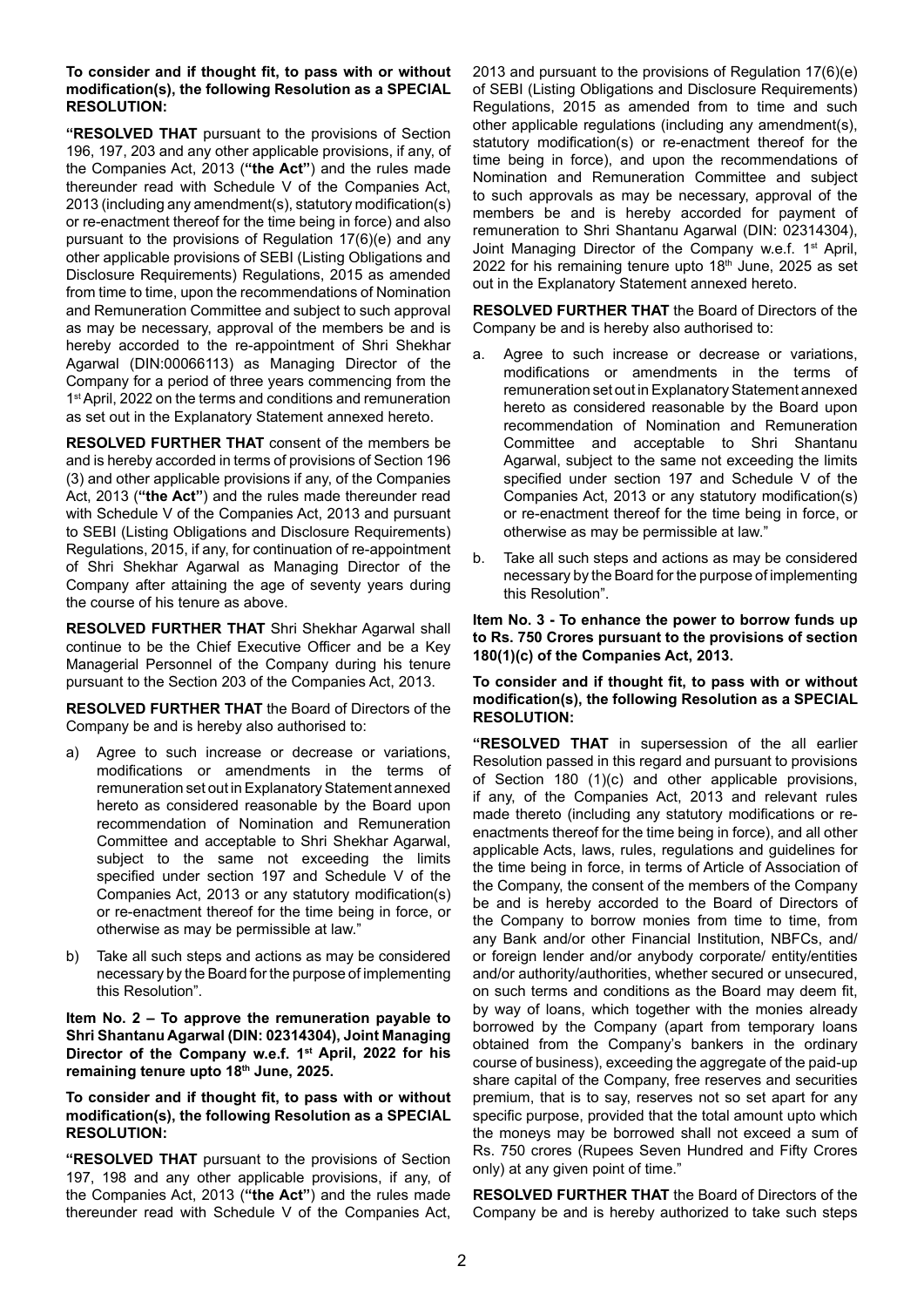as may be necessary for obtaining approvals, statutory, contractual or otherwise, in relation to the above and to settle all matters arising out of and incidental thereto, and to sign and to execute deeds, applications, documents and writings that may be required, on behalf of the Company and generally to do all such acts, deeds, matters and things as may be necessary, proper, expedient or incidental for giving effect to this Resolution."

#### **Item No. 4 - To approve the power to create mortgage/ charge on the assets of the company to secure borrowings up to Rs. 750 Crores pursuant to section 180(1)(a) of the Companies Act, 2013.**

#### **To consider and if thought fit, to pass, with or without modifications, the following resolution as a SPECIAL RESOLUTION:**

**"RESOLVED THAT** in supersession of all earlier Resolutions passed in this regard and pursuant to provisions of Section 180(1)(a) and other applicable provisions if any, of the Companies Act, 2013 and relevant rules made thereto (including any statutory modifications or re-enactments thereof for the time being in force), the consent of the members of the Company be and is hereby accorded to the Board of Directors of the Company for creation of such mortgage, hypothecation and/or charge as may be necessary, in addition to the existing charges, mortgages and hypothecation created by the Company on the whole or substantially the whole of the undertaking of the Company's present or future properties, whether immovable or movable, wheresoever situated and to transfer, sell or dispose of all or any part of the moveable or immovable properties of the Company, wherever situated, both present and future, on such terms and conditions and at such time(s) and in such form and manner, and with such ranking as to priority as the Board of Directors of the Company ("**Board"**) in its absolute discretion may deem fit, as may be agreed to in favour of the Bank(s), Financial Institution(s) investment institutions and their subsidiaries, banks, mutual funds, trusts, NBFC's other bodies corporate (hereinafter referred to as the **"Lending Agencies")** and Trustees to secure the borrowings by way of loans or by issue of non-convertible debentures, bonds, term loans, working capital facilities and / or other instruments including foreign currency borrowings, an outstanding aggregate value not exceeding Rs. 750 crores (Rupees Seven Hundred and Fifty Crores only), including any increase as a result of fluctuation in the rates of exchange, together with interest thereon at the respective agreed rates, compound interest, additional interest, liquidated damages, commitment charges, premia on prepayment or on redemption, costs, charges, expenses and other monies covered by the aforesaid financial assistance under the respective documents, entered into by the Company in respect of the said debentures / bonds / term loans/ working capital facilities / other instrument(s) in term of their issue.

**RESOLVED FURTHER THA**T the mortgage and/or charge to be created by the Company aforesaid may rank prior / pari passu/ subservient with / to the mortgages and / or charges already created or to be created in future by the Company and as may be agreed to between the Company and the lenders.

**RESOLVED FURTHER THAT** the Board of Directors of the Company be and is hereby authorized to take such steps as may be necessary for obtaining approvals, statutory, contractual or otherwise, in relation to the above and to settle all matters arising out of and incidental thereto, and to sign and to execute deeds, applications, documents and writings that may be required, on behalf of the Company and generally to do all such acts, deeds, matters and things as may be necessary, proper, expedient or incidental for giving effect to this Resolution."

#### **Item No. 5 - To consider and approve an amendment in Articles of Association of the Company.**

#### **To consider and if thought fit, to pass, with or without modifications, the following Resolution as a SPECIAL RESOLUTION:**

**"RESOLVED THAT** pursuant to provisions of Section 5 and 14 and other applicable provisions, if any, of the Companies Act, 2013 read with rules made thereunder (including any statutory modification(s) or re-enactment(s) thereof for the time being in force), and subject to necessary approvals as may be required in this regard, the consent of the members, be and is hereby accorded to amend the sub clause 98 (ii) of Clause XV i.e. borrowing power clause of Article of Association of the Company in the following manner:

#### **(ii) Restrictions on powers of Board**

*The Board of Directors shall not, except with the consent of the Company in General Meeting, borrow moneys where the moneys to be borrowed together with the moneys already borrowed by the Company (apart from temporary loans obtained from the Company's bankers in the ordinary course of business) will exceed the aggregate of the paidup capital of the Company, free reserves and securities premium, that is to say, reserves not set apart for any specific purpose by more than Rupees Seven Hundred and Fifty Crores.*

**RESOLVED FURTHER THAT** the Board of Directors of the Company be and is hereby severally authorized to do all acts and take all such steps as may be necessary, proper or expedient to give effect to this Resolution."

> **By order of the Board For Maral Overseas Limited**

**Place: Noida (U. P.)** Sd/-

**Date: 11th May, 2022 Virendra Kumar Garg Company Secretary Registered Office:- M.No. FCS:-7321**

Maral Sarovar, V. & P. O. Khalbujurg, Tehsil Kasrawad, District Khargone, Madhya Pradesh -451660

#### **NOTES:**

1. The relevant Explanatory Statement pursuant to Section 102 read with Section 110 of the Companies Act, 2013 **("the Act")** and Rule 20 & 22 of the Companies (Management and Administration Rule, 2014 **("Rules")** read with Regulation 17(11) of the Listing Regulations, setting out the material facts and reasons for the proposed Resolutions is appended to the Postal Ballot Notice. A copy of this Postal Ballot Notice is also available on the website of the Company www.maraloverseas.com and at the relevant sections of the website of the Stock Exchanges on which the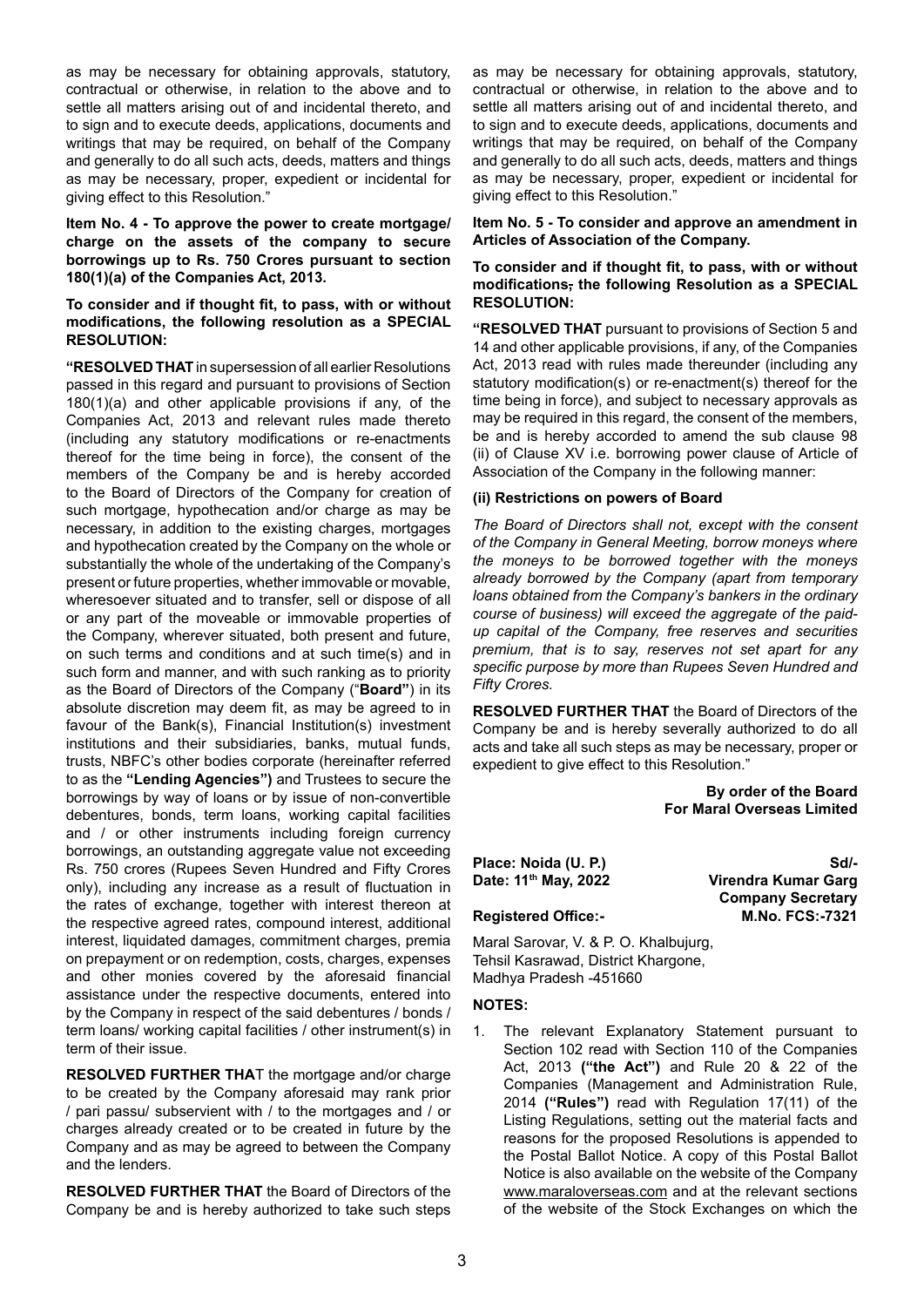shares of the Company are listed i.e. BSE Limited (www.bseindia.com) and National Stock Exchange of India Limited (www.nseindia.com)

- 2. In compliance with the MCA Circulars, the Postal Ballot Notice is being sent through electronic mode (e-mail) only to those members whose names appear in the Register of Members of the Company/List of Beneficial Owners as received from the Depositories (NSDL & CDSL) as on **Friday, 13th May, 2022 ("Cut-Off Date")** and who have registered their email addresses with the Company's Share Transfer Agent i.e. M/s. MCS Share Transfer Agent Limited or Depository through the respective Depository Participants. The hard copy of this Postal Ballot Notice along with Postal Ballot forms and pre-paid business envelope will not be sent to the Members for this Postal Ballot and shareholders are required to communicate their assent or dissent through the remote e-voting system only. Any member who has not received the Postal Ballot Notice may write email to the Company at maral.investor@lnjbhilwara.com or download from the website of the Company i.e. www.maraloverseas.com or from the website of the Stock Exchanges on which the shares of the Company are listed i.e. BSE Limited (www.bseindia.com) and National Stock Exchange of India Limited (www.nseindia.com)
- 3. The voting rights of the members shall be in proportion of their shares in the paid up equity shares capital of the Company as on the **Cut-Off Date i.e. Friday, 13th May, 2022**. Only those Members whose names are recorded in the Register of Members of the Company or in the Register/List of beneficial owners maintained by the Depositories as on the **Cut-Off Date** will be entitled to cast their votes. A person who is not a Member as on **Friday, 13th May, 2022** should treat this Postal Ballot Notice for information purposes only.
- 4. In compliance with the provisions of Section 108, 110 and other applicable provisions of the Act, and the read with Rule 20 & 22 of the Companies (Management and Administration Rule, 2014 and Regulation 44 of SEBI (Listing Obligations and Disclosure Requirements) Regulations, 2015 as also the MCA Circulars, the Company is offering only remote e-voting facility to all the Members of the Company and the business will be transacted only through the remote e-voting system. The Company has engaged the services of NSDL for facilitating remote e-voting to enable the Members to cast their votes electronically. The instructions for availing remote e-voting facility by Members are provided separately in point **No. 12** in the Notes.
- 5. Those shareholders who have already registered their email addresses are requested to keep their email addresses validated with their Depository Participants / the Company's Registrar and Share Transfer Agent, M/s. MCS Share Transfer Agent Limited to enable servicing of notices / documents / Annual Reports electronically to their email addresses.
- 6. Institutional Investors, who are Members of the Company, are encouraged to vote through remote e-voting facility. Institutional Investors and Corporate Members (i.e. other than individuals, HUF, NRI etc.) intending to vote through are requested to send a

scanned copy (PDF/JPG format) of the relevant Board Resolution/ Authority Letter, etc., together with attested specimen signature of the duly authorized signatory (ies) who are authorized to vote, to the Scrutinizer through e-mail at services@pkacs.in, pranav@pkacs. in, with a copy marked to evoting@nsdl.co.in and maral.investor@lnjbhilwara.com.

- 7. Resolutions passed by the Members through Postal Ballot are deemed to have been passed as if they have been passed at a General Meeting of the Shareholders.
- 8. The relevant details under Regulation 26(4) and 36(3) of the SEBI (Listing Obligations and Disclosure Requirements) Regulations, 2015 and in terms of Secretarial Standard-2 in respect of the Directors seeking appointment/re-appointment and remuneration, are annexed hereto as **Annexure-I** to this Notice. Requisite declarations have been received from the Directors seeking re-appointment.
- 9. Members who do not have registered their E-mail ID are required to register their email addresses, in respect of electronic holding with their concerned Depository Participants and register your email address and bank account details in your demat account, as per the process advised by your DP.
- 10. Members desiring to exercise their vote by using e-voting facility are requested to carefully read and follow the instructions as mentioned at point **No. 12** in the Notes. References to Postal Ballot(s) in this notice include votes received through remote e-voting only.
- 11. The relevant documents referred to in the Postal Ballot Notice are open for inspection to the Members of the Company at the Registered Office and Corporate Office of the Company during the normal business hours of the Company during the e-voting period except the Sundays and Holidays. Further the above said document referred to in the Notice will also be available on the website of the Company for inspection from the date of circulation of the Notice upto the last date of remote e-voting. i.e. **Sunday, June 19, 2022.**

### 12. **INSTRUCTIONS FOR SHAREHOLDERS FOR E-VOTING**:

The e-voting period commences on **Saturday, 21st May, 2022** (9:00 hours IST) and ends on **Sunday, 19th June, 2022** (17:00 hours IST) (Both days inclusive). During this period, the Members of the Company, holding shares either in physical form or in demat form, as on the **Cut-Off Date** i.e. **Friday, 13th May, 2022,**  may cast their vote electronically. The e-voting module shall be disabled by NSDL for voting thereafter and the voting shall not be allowed beyond the said date and time. Once the vote on a Resolution is cast by the Member, the Member shall not be allowed to change it subsequently.

#### **The details of the process and manner for e-Voting are explained herein below:**

#### **How do I vote electronically using NSDL e-Voting system?**

The way to vote electronically on NSDL e-Voting system consists of "**Two Steps"** which are mentioned below: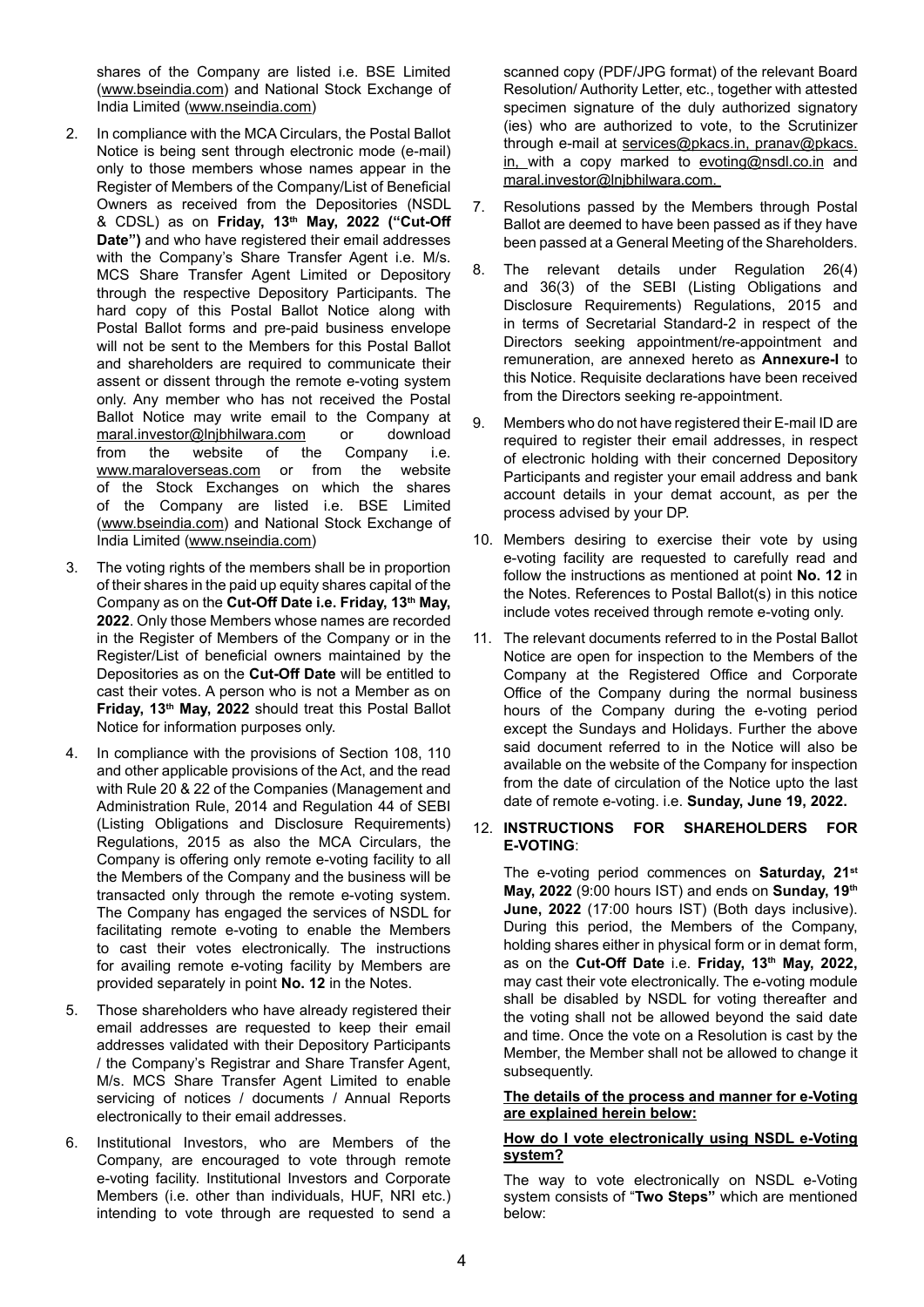# **Step 1: Access to NSDL e-Voting system**

**A) Login method for e-Voting for Individual shareholders holding securities in demat mode**

**In terms of SEBI circular dated December 9, 2020 on e-Voting facility provided by Listed Companies, Individual** shareholders holding securities in demat mode are allowed to vote through their demat account maintained with Depositories and Depository Participants. Shareholders are advised to update their mobile number and email Id in their demat accounts in order to access e-Voting facility.

|                                          |  |  |  |  | Login method for Individual shareholders holding |  |
|------------------------------------------|--|--|--|--|--------------------------------------------------|--|
| securities in demat mode is given below: |  |  |  |  |                                                  |  |

| Type of<br>shareholders                                                            | <b>Login Method</b>                                                                                                                                                                                                                                                                                                                                                                                                                                                                                                                                                                                                                                                                                                                                                                                                                              |  |
|------------------------------------------------------------------------------------|--------------------------------------------------------------------------------------------------------------------------------------------------------------------------------------------------------------------------------------------------------------------------------------------------------------------------------------------------------------------------------------------------------------------------------------------------------------------------------------------------------------------------------------------------------------------------------------------------------------------------------------------------------------------------------------------------------------------------------------------------------------------------------------------------------------------------------------------------|--|
| Individual<br>Shareholders<br>holding<br>securities in<br>demat mode<br>with NSDL. | Existing <b>IDeAS</b> user can visit<br>1.<br>e-Services<br>website<br>the<br>of<br>NSDL Viz.<br>https://eservices.<br>nsdl.com either on a Personal<br>Computer or on a mobile. On<br>the e-Services home page click<br>"Beneficial Owner"<br>on the<br>"Login"<br>icon<br>under<br>which<br>available<br>under<br>'IDeAS'<br>İS.<br>section, this will prompt you<br>to enter your existing User ID<br>and Password. After successful<br>authentication, you will be able<br>to see e-Voting services under<br>Value added services. Click on<br>"Access to e-Voting" under<br>e-Voting services and you will be<br>able to see e-Voting page. Click<br>on company name or e-Voting<br>service provider i.e. NSDL<br>and you will be re-directed to<br>e-Voting website of NSDL for<br>casting your vote during the<br>remote e-Voting period. |  |
|                                                                                    | 2.<br>If you are not registered for<br><b>IDeAS</b><br>e-Services,<br>option<br>register is available<br>at<br>to<br>https://eservices.nsdl.com.<br>Select "Register Online for<br><b>IDeAS</b><br>Portal"<br>click<br>or<br>at<br>https://eservices.nsdl.com/<br>SecureWeb/IdeasDirectReg.jsp                                                                                                                                                                                                                                                                                                                                                                                                                                                                                                                                                   |  |
|                                                                                    | Visit the e-Voting website of<br>3.<br>NSDL. Open web browser by<br>typing the following URL: https://<br>www.evoting.nsdl.com/ either<br>on a Personal Computer or on<br>a mobile. Once the home page<br>of e-Voting system is launched,<br>click on the icon "Login" which<br>is available under 'Shareholder/<br>Member' section. A new screen<br>will open. You will have to enter<br>your User ID (i.e. your sixteen                                                                                                                                                                                                                                                                                                                                                                                                                        |  |

|                                                                                   | 4. | digit demat account number<br>hold with NSDL), Password/<br>OTP and a Verification Code<br>as shown on the screen. After<br>successful authentication, you<br>will be redirected to NSDL<br>Depository site wherein you<br>can see e-Voting page. Click<br>on company name or e-Voting<br>service provider i.e. NSDL<br>and you will be redirected to<br>e-Voting website of NSDL for<br>casting your vote during the<br>remote e-Voting period.<br>Shareholders/Members<br>can<br>also download NSDL<br>Mobile<br>App "NSDL Speede" facility<br>the QR code<br>by scanning<br>mentioned below for seamless<br>voting experience.<br><b>NSDL Mobile App is available on</b><br>Google Play<br>App Store |
|-----------------------------------------------------------------------------------|----|---------------------------------------------------------------------------------------------------------------------------------------------------------------------------------------------------------------------------------------------------------------------------------------------------------------------------------------------------------------------------------------------------------------------------------------------------------------------------------------------------------------------------------------------------------------------------------------------------------------------------------------------------------------------------------------------------------|
| Individual<br>Shareholders<br>holding<br>securities in<br>demat mode<br>with CDSL |    | 1. Existing users who have opted<br>for Easi / Easiest, they can<br>login through their user id and<br>password. Option will be made<br>available<br>to<br>reach<br>e-Voting<br>further<br>without<br>any<br>page<br>authentication. The URL for<br>users to login to Easi / Easiest<br>https://web.cdslindia.com/<br>are<br>myeasi/home/login or www.<br>cdslindia.com and click on New<br>System Myeasi.                                                                                                                                                                                                                                                                                              |
|                                                                                   |    | 2. After successful login of Easi/<br>Easiest the user will be also<br>able to see the E Voting Menu.<br>The Menu will have links of<br>e-Voting service provider i.e.<br><b>NSDL.</b> Click on <b>NSDL</b> to cast<br>your vote.                                                                                                                                                                                                                                                                                                                                                                                                                                                                       |
|                                                                                   | 3. | If the user is not<br>registered<br>Easi/Easiest,<br>option<br>for<br>to<br>register is available at https://<br>web.cdslindia.com/myeasi/<br>Registration/EasiRegistration                                                                                                                                                                                                                                                                                                                                                                                                                                                                                                                             |
|                                                                                   |    | 4. Alternatively,<br>the<br>user<br>can<br>directly access e-Voting page<br>by providing demat Account<br>Number and<br><b>PAN</b><br>No.<br>from<br>link<br>in<br>www.cdslindia.com<br>a<br>home<br>The<br>page.<br>system<br>will authenticate the<br>user by<br>sending OTP on registered<br>Mobile & Email as recorded<br>demat Account. After<br>in the<br>successful authentication, user<br>will be provided links for the<br>respective ESP i.e. NSDL where<br>the e-Voting is in progress.                                                                                                                                                                                                     |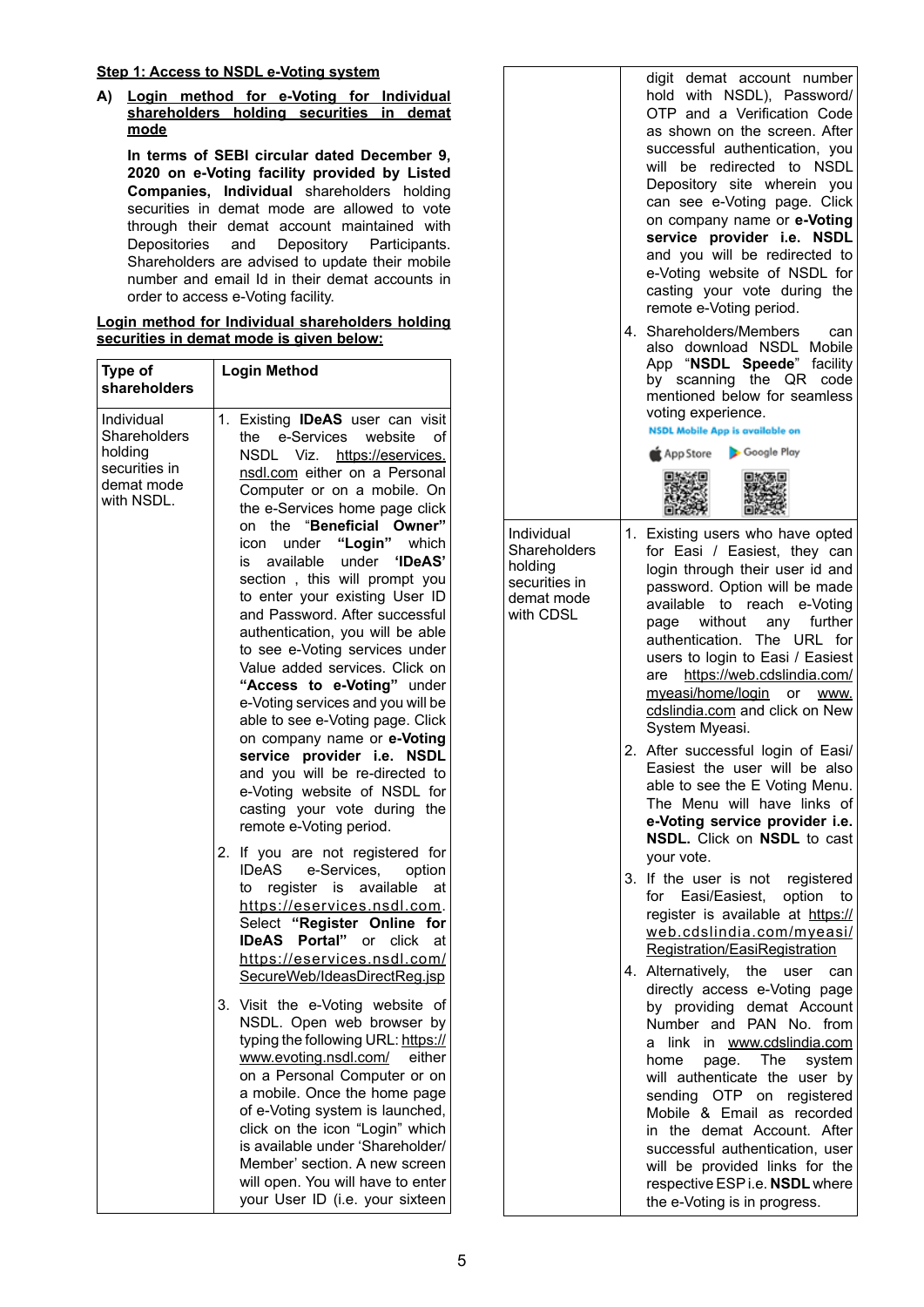| Individual<br>Shareholders<br>(holding<br>securities in<br>demat mode)<br>login through<br>their depository<br>participants | You can also login using the<br>login credentials of your demat<br>account through your Depository<br>Participant registered with NSDL/<br>CDSL for e-Voting facility. Upon<br>logging in, you will be able to see<br>e-Voting option. Click on e-Voting<br>option, you will be redirected to<br>NSDL/CDSL Depository site after<br>successful authentication, wherein<br>you can see e-Voting feature. Click<br>on company name or e-Voting<br>service provider i.e. NSDL and<br>you will be redirected to e-Voting<br>website of NSDL for casting your<br>vote during the remote e-Voting |
|-----------------------------------------------------------------------------------------------------------------------------|---------------------------------------------------------------------------------------------------------------------------------------------------------------------------------------------------------------------------------------------------------------------------------------------------------------------------------------------------------------------------------------------------------------------------------------------------------------------------------------------------------------------------------------------------------------------------------------------|
|                                                                                                                             | period or joining virtual meeting &<br>voting during the meeting.                                                                                                                                                                                                                                                                                                                                                                                                                                                                                                                           |

**Important note:** Members who are unable to retrieve User ID/ Password are advised to use Forget User ID and Forget Password option available at abovementioned website.

**Helpdesk for Individual Shareholders holding securities in demat mode for any technical issues related to login through Depository i.e. NSDL and CDSL.**

| Login type           | <b>Helpdesk details</b>                                                                                                                                                                                                                                    |  |  |
|----------------------|------------------------------------------------------------------------------------------------------------------------------------------------------------------------------------------------------------------------------------------------------------|--|--|
| demat mode with NSDL | Individual Shareholders   Members facing<br>any<br>holding securities in technical issue in login can<br>contact NSDL helpdesk<br>by sending a request at<br>evoting@nsdl.co.in or call at<br>toll free no.: 1800 1020 990<br>and 1800 22 44 30            |  |  |
| demat mode with CDSL | Individual Shareholders   Members facing any<br>holding securities in technical issue in login can<br>contact CDSL<br>helpdesk<br>by sending a request<br>helpdesk.evoting@<br>at a<br>cdslindia.com or contact<br>at 022- 23058738 or 022-<br>23058542-43 |  |  |

**B) Login Method for shareholders other than Individual shareholders holding securities in demat mode and shareholders holding securities in physical mode.**

#### **How to Log-in to NSDL e-Voting website?**

- 1. Visit the e-Voting website of NSDL. Open web browser by typing the following URL: https://www. evoting.nsdl.com/ either on a Personal Computer or on a mobile.
- 2. Once the home page of e-Voting system is launched, click on the icon "Login" which is available under 'Shareholder/Member' section.
- 3. A new screen will open. You will have to enter your User ID, your Password/OTP and a Verification Code as shown on the screen.

*Alternatively, if you are registered for NSDL eservices i.e. IDEAS, you can log-in at https:// eservices.nsdl.com/ with your existing IDEAS* 

*login. Once you log-in to NSDL eservices after using your log-in credentials, click on e-Voting and you can proceed to Step 2 i.e. Cast your vote electronically.*

4. Your User ID details are given below :

| Manner of holding Your User ID is:<br>shares i.e. Demat<br>(NSDL or CDSL) or<br><b>Physical</b> |                                                                                                                                                                                                                             |  |  |
|-------------------------------------------------------------------------------------------------|-----------------------------------------------------------------------------------------------------------------------------------------------------------------------------------------------------------------------------|--|--|
| with NSDL.                                                                                      | a) For Members   8 Character DP ID followed<br>who hold shares   by 8 Digit Client ID<br>in demat account   For example if your DP ID<br>is IN300*** and Client ID is<br>12****** then your user ID<br>is IN300***12******. |  |  |
| b) For Members<br>who hold shares<br>in demat account l<br>with CDSL.                           | 16 Digit Beneficiary ID<br>For example if<br>your<br>Beneficiary ID is<br>12*************** then your<br>user ID is 12**************                                                                                        |  |  |
| holding shares in<br>Physical Form.                                                             | c) For Members EVEN Number followed by<br>Folio Number registered<br>with the company<br>For example if folio<br>number is 001*** and<br>EVEN is 101456 then user<br>ID is 101456001                                        |  |  |

- 5. Password details for shareholders other than Individual shareholders are given below:
	- a) If you are already registered for e-Voting, then you can user your existing password to login and cast your vote.
	- b) If you are using NSDL e-Voting system for the first time, you will need to retrieve the 'initial password' which was communicated to you. Once you retrieve your 'initial password', you need to enter the 'initial password' and the system will force you to change your password.
	- c) How to retrieve your '**initial passw**ord'?
		- (i) If your email ID is registered in your demat account or with the company, your 'initial password' is communicated to you on your email ID. Trace the email sent to you from NSDL from your mailbox. Open the email and open the attachment i.e. a .pdf file. Open the .pdf file. The password to open the .pdf file is your 8 digit client ID for NSDL account, last 8 digits of client ID for CDSL account or folio number for shares held in physical form. The .pdf file contains your 'User ID' and your 'initial password'.
		- (ii) If your email ID is not registered, please follow steps mentioned below in **process for those shareholders whose email ids are not registered**
- 6. If you are unable to retrieve or have not received the "Initial password" or have forgotten your password: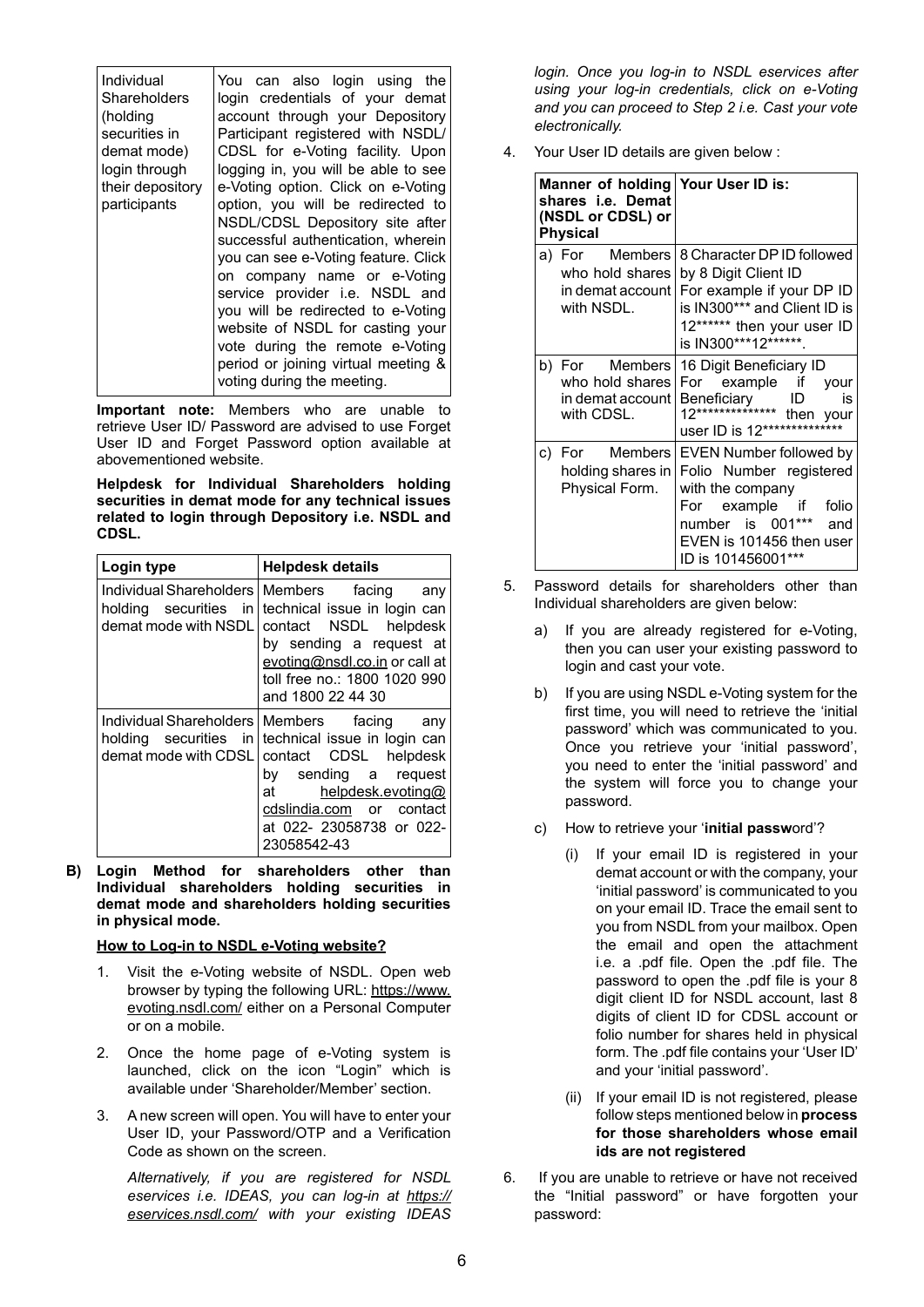- a) Click on "**Forgot User Details/Password**?"(If you are holding shares in your demat account with NSDL or CDSL) option available on www.evoting.nsdl.com.
- b) **Physical User Reset Password**?" (If you are holding shares in physical mode) option available on www.evoting.nsdl.com.
- c) If you are still unable to get the password by aforesaid two options, you can send a request at evoting@nsdl.co.in mentioning your demat account number/folio number, your PAN, your name and your registered address etc.
- d) Members can also use the OTP (One Time Password) based login for casting the votes on the e-Voting system of NSDL.
- 7. After entering your password, tick on Agree to "**Terms and Conditions**" by selecting on the check box.
- 8. Now, you will have to click on "**Login**" button.
- 9. After you click on the "**Login"** button, Home page of e-Voting will open.

#### **Step 2: Cast your vote electronically on NSDL e-Voting system.**

#### **How to cast your vote electronically on NSDL e-Voting system?**

- 1. After successful login at **Step 1**, you will be able to see all the companies **"EVEN"** in which you are holding shares and whose voting cycle.
- 2. Select **"EVEN"** of company for which you wish to cast your vote during the remote e-Voting period.
- 3. Now you are ready for e-Voting as the Voting page opens.
- 4. Cast your vote by selecting appropriate options i.e. assent or dissent, verify/modify the number of shares for which you wish to cast your vote and click on "Submit" and also "Confirm" when prompted.
- 5. Upon confirmation, the message "Vote cast successfully" will be displayed.
- 6. You can also take the printout of the votes cast by you by clicking on the print option on the confirmation page.
- 7. Once you confirm your vote on the resolution, you will not be allowed to modify your vote.

#### **General guidelines for shareholders with regard to evoting:**

- i. It is strongly recommended not to share your password with any other person and take utmost care to keep it confidential. Login to the e-voting website will be disabled upon five unsuccessful attempts to key in the correct password. In such an event, you will need to go through the "**Forgot User Details/ Password**?" or "Physical User Reset Password? Option available on www.evoting.nsdl.com to reset the password.
- ii. In case of any queries, you may refer the Frequently Asked Questions (FAQs) for members and remote e-voting user manual for Shareholders available at the Downloads Section of www.evoting.nsdl.com or call on toll free No.: 1800-1020-990 or 1800-22-44-30 or send

a request to Ms. Pallavi Mhatre, Manager, NSDL, at evoting@nsdl.co.in.

#### **Process for those members whose email ids are not registered for procuring user id and password and registration of email ids for e-voting on the resolutions set out in this notice:**

- I. Those Members, who hold shares in physical form and who have not registered their email address with the Company or cast their vote through remote e-voting may obtain the login ID and password by sending scanned copy of:
	- a. a signed request letter mentioning your name, folio number and complete address, scanned copy of the share certificate (front and back),; and
	- b. Self-attested scanned copy of the PAN Card and any document (such as Driving License, Bank Statement, Election Card, Passport, AADHAR Card) in support of the address of the Member as registered with the Company; to the email address of the Company maral.investor@lnjbhilwara.com.
- II. In case shares are held in demat mode, Members may obtain the login ID and password by sending scanned copy of:
	- a. a signed request letter mentioning your name, DP ID-Client ID (16 digit DP ID + Client ID or 16 digit beneficiary ID);
	- b. Name, self-attested scanned copy of client master or Consolidated Demat Account statement; and
	- c. Self-attested scanned copy of the PAN Card and AADHAR (self-attested scanned copy of Aadhar Card) to the email address of the Company maral.investor@lnjbhilwara.com.
- III. If you are an Individual shareholder holding securities in demat mode, you are requested to refer to the login method explained at **step 1 (A) i.e. Login method for e-Voting and joining virtual meeting for Individual shareholders holding securities in demat mode.**
- IV. Alternatively shareholder/members may send a request to evoting@nsdl.co.in for procuring user id and password for e-voting by providing above mentioned documents.
- V. In terms of SEBI circular no. SEBI/HO/CFD/CMD/ CIR/P/2020/242 dated December 9, 2020 on e-Voting facility provided by Listed Companies, Individual shareholders holding securities in demat mode are allowed to vote through their demat account maintained with Depositories and Depository Participants. Shareholders are required to update their mobile number and email ID correctly in their demat account in order to access e-Voting facility.

**By order of the Board For Maral Overseas Limited**

Place: Noida (U. P.) Sd/-<br>Date: 11<sup>th</sup> Mav. 2022 Virendra Kumar Garg **Virendra Kumar Garg Company Secretary Registered Office:- M.No. FCS:-7321**

Maral Sarovar, V. & P. O. Khalbujurg, Tehsil Kasrawad, District Khargone, Madhya Pradesh -451660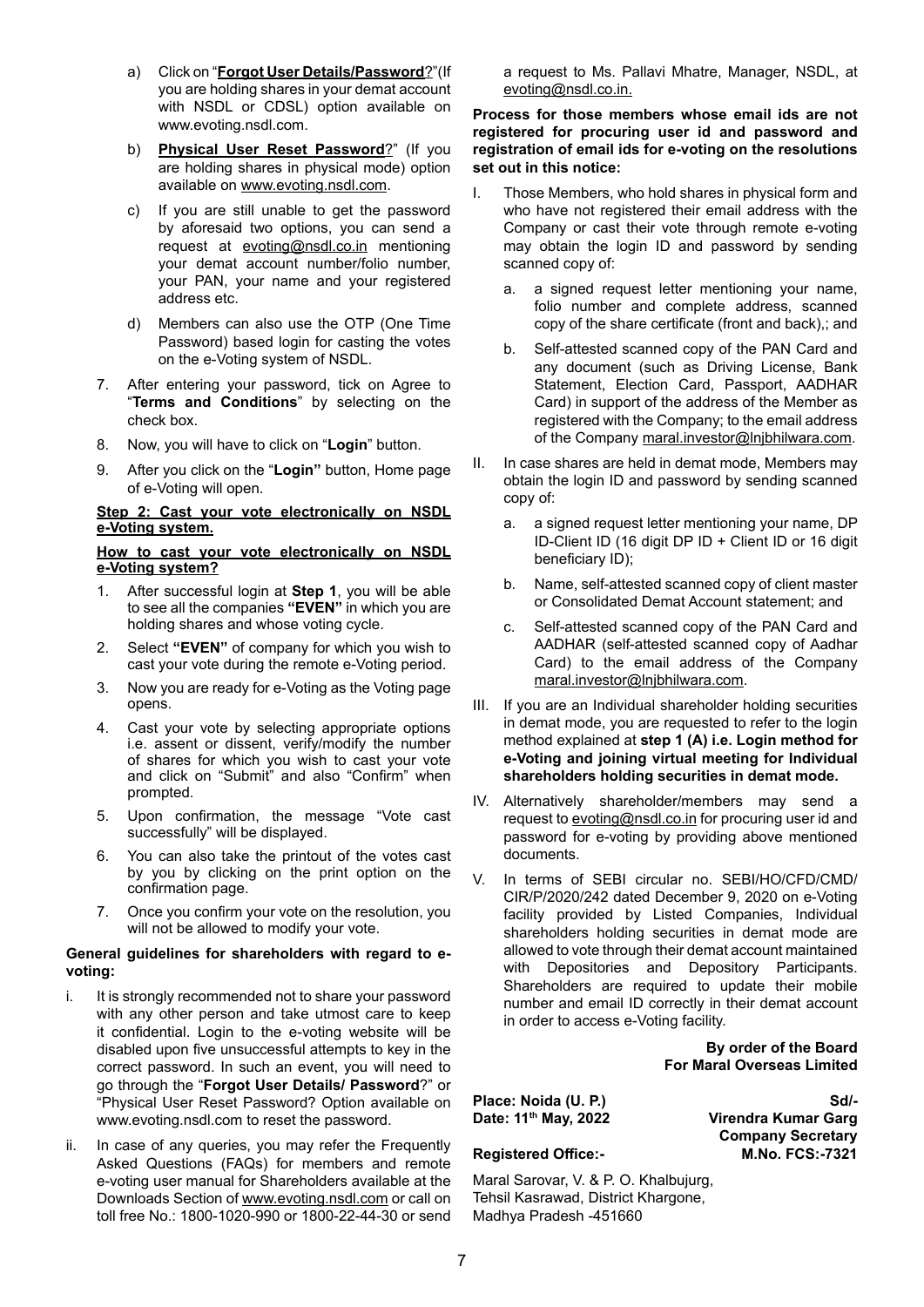#### **EXPLANATORY STATEMENT UNDER SECTION 102 AND 110 OF THE COMPANIES ACT, 2013**

#### **ITEM NO.1**

As the Members are aware that Shri Shekhar Agarwal, (DIN:00066113) was re-appointed as Managing Director of the Company in the 30<sup>th</sup> Annual General Meeting of the Company held on 19<sup>th</sup> September, 2019. He was subsequently appointed as the Chairman of the Company by the Board of Directors of the Company with effect from 19th June, 2020. Further, Shri Shekhar Agarwal is also Managing Director of M/s. Bhilwara Technical Textiles Limited and not drawing any remuneration from there.

The term of appointment of Shri Shekhar Agarwal, as Managing Director expired on 31<sup>st</sup> March, 2022. The Board of Directors at their meeting held on 3<sup>rd</sup> February, 2022 after considering the feedback/reviews of the Directors and upon recommendation of Nomination and Remuneration Committee which undertook his performance evaluation, re-appointed Shri Shekhar Agarwal as Managing Director of the Company for a period of three years w.e.f. 1<sup>st</sup> April, 2022 upto the 31<sup>st</sup> March, 2025 in accordance with the provisions of section 196, 197, 203 and any other applicable provisions, if any, of the Companies Act, 2013 and the rules made thereunder read with Schedule V thereto and pursuant to the provisions of SEBI (Listing Obligations and Disclosure Requirement), Regulation 2015 as amended time to time. The terms and conditions of remuneration of his re-appointment are as under:-

- 1. **Salary** : Rs. 8,85,275 /- per month with an annual increase of 1,00,000/- per month.
- 2. **Commission** : Upto 2% of the net profits of the Company as computed in the manner laid down in applicable provisions of the Companies Act, 2013.
- 3. **Perquisites** : In addition to salary and commission, Shri Shekhar Agarwal shall be entitled to the following perquisites:

# **Category 'A'**

- i) **Housing:** 
	- a) The expenditure incurred by the Company on hiring unfurnished accommodation for him shall be subject to a ceiling, namely (for residence in Delhi/outside Delhi), 50% of the salary, over and above 10% payable by him, or
	- b) In case the accommodation is owned by the Company 10% of the salary shall be deducted by the Company, or
	- c) In case no accommodation is provided by the Company, house rent allowance subject to the ceiling laid down in (a) above shall be paid to him.

The expenditure incurred by the Company on Gas, Electricity, Water and furnishing shall be valued as per Income Tax Rules, 1962 and will be subject to a ceiling of 10% of the salary.

#### ii) **Medical Reimbursement:**

Expenditure incurred for the Managing Director and his family, subject to a ceiling of one month's salary in a year or three months' salary over a period of three years.

#### iii) **Leave Travel Concession:**

For self and family once in a year incurred in accordance with the rules of the Company.

#### iv) **Club fees:**

Fees for clubs subject to maximum of two clubs will be allowed. This will not include admission and life membership fees.

#### v) **Personal Accident Insurance:**

Of an amount, the annual premium of which not to exceed Rs.10,000/-.

For the purpose of this category "family" means spouse, dependent children and dependent parents.

#### **Category 'B'**

#### i) **Provident Fund:**

Company's contribution to Provident Fund shall be as per the scheme of the Company

#### ii) **Superannuation/Annuity Funds**:

Company's contribution to Superannuation/Annuity fund shall be in accordance with the scheme of the Company.

#### iii) **Gratuity:**

As per the rules of the Company, payable in accordance with the approved fund at the rate of half a month's salary for each completed year of service.

#### **Category C**

i) **Car:**

Provision of car for use on Company's business. Use of car for private purpose shall be billed by the Company.

#### ii) **Telephone:**

Telephone at residence for Company's business. Personal long distance calls shall be billed by the Company.

#### **MINIMUM REMUNERATION**

Notwithstanding anything to the contrary hereinabove contained, where, in any financial year during the currency of the tenure of the Managing Director, the Company had no profits or had inadequate profits, the Company may pay remuneration to the Managing Director by way of salary, perquisites and allowances not exceeding the sum specified in Para 1(A) of Section II of Part II of the Schedule V of the Companies Act, 2013 or any amendments thereto.

Shri Shekhar Agarwal who is re- appointed as Managing Director of the Company from 1st April, 2022 for a period of three years upto 31st March, 2025 shall also act as Chief Executive Officer (CEO) of the Company in terms of the applicable provisions of SEBI (Listing Obligations and Disclosures Requirements) Regulations, 2015 as amended from time to time. Shri Shekhar Agarwal functions as the Managing Director of the Company. Pursuant to the provisions of the Section 2(51) and 203 of the Companies Act, 2013 and rule made thereunder, Shri Shekhar Agarwal, shall be Key Managerial Personnel of the Company during his tenure.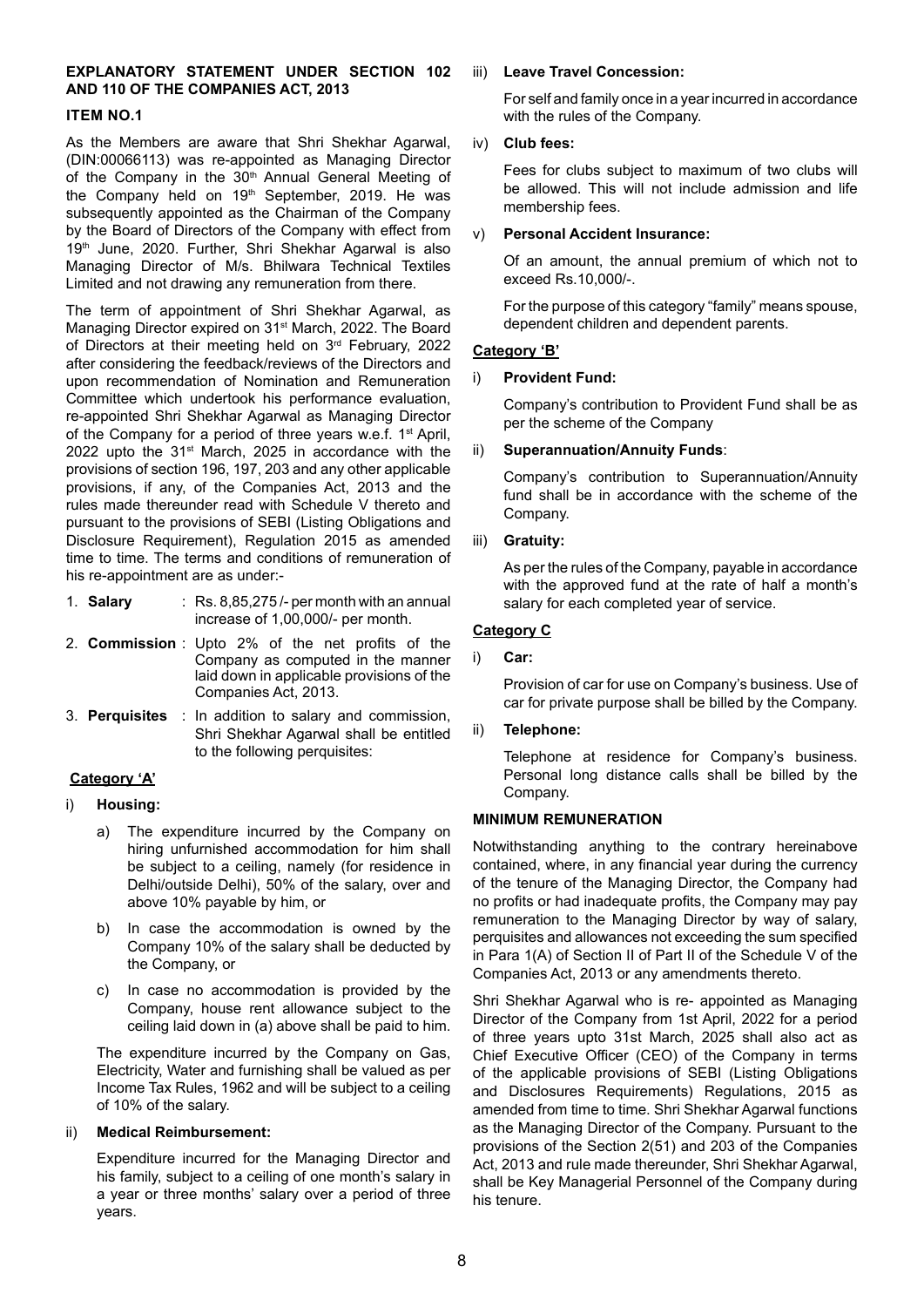Shri Shekhar Agarwal is not disqualified from being appointed as a Director in terms of Section 164 of the Act and has given consent to act as Managing Director of the Company for the second term. Shri Shekhar Agarwal is not debarred from holding the office of Director pursuant to any SEBI Order or any other such authority.

The re-appointment of Shri Shekhar Agarwal as Managing Director of the Company and payment of remuneration to him requires the approval by the Members of the Company by Special Resolution in accordance with the relevant provisions of the Companies Act, 2013 read with Schedule V to the said Act. The approval of the Members is also sought by Special Resolution in terms of Regulation 17(6)(e) of SEBI (Listing Obligations and Disclosure Requirements) Regulations, 2015 for paying the proposed remuneration to Shri Shekhar Agarwal, in case it exceeds ₹ 5.00 Crore per annum or 2.5% of net profits of the Company, whichever is higher and in case more than one such a Director , the aggregate annual remuneration to such Director exceeds 5% of the net profit of the Company.

Shri Shekhar Agarwal during his tenure would attain the age of seventy years in the year 2022. The Board of Directors of the Company considering his rich experience and expertise found it is in the best interest of the Company that he continued to be Managing Director after attaining the age of seventy years and had upon recommendation of Nomination and Remuneration Committee, sought the approval of the members by way of Special Resolution in terms of provisions of section 196 (3) of the Companies Act, 2013 and rules made thereunder, that the appointment of Shri Shekhar Agarwal as Managing Director of the Company would be continued.

The relevant details pertaining to Shri Shekhar Agarwal are provided in **Annexure-I** in accordance with the requirement of SEBI (Listing Obligations and Disclosure Requirements) Regulations, 2015 and Secretarial Standards on General Meetings **("SS-2").**

A copy of memorandum containing terms of appointment of Shri Shekhar Agarwal, Managing Director of the Company would be available on the website of the Company from the date of circulation of this Notice upto the last date of remote e-voting. Further, the copy of the same is also available for inspection by the members at the Registered Office and Corporate Office of the Company during business hours.

Accordingly, it is proposed to re-appoint Shri Shekhar Agarwal as Managing Director of the Company for a period of three years w.e.f 1<sup>st</sup> April, 2022 to 31<sup>st</sup> March, 2025.

Your Directors recommend the Special Resolution under item No. 1 of the Notice for approval by the Members.

Except Shri Shekhar Agarwal himself and Shri Shantanu Agarwal Joint Managing Director, being relative of Shri Shekhar Agarwal and their relatives to the extent of their shareholding interest, if any, in the Company, none of the other Directors / Key Managerial Personnel of the Company / their relatives is, in any way, concerned or interested, in the proposed Resolution.

#### **ITEM NO. 2**

As the Members are aware that Shri Shantanu Agarwal (DIN: 02314304) was appointed as Joint Managing Director of the Company w.e.f 19<sup>th</sup> June, 2020 for a period of five years without remuneration at the 31<sup>st</sup> Annual General Meeting of the Company held on 29<sup>th</sup> September, 2020. In view of his increased responsibilities due to various expansion and diversification programme of the Company which are currently under implementation by the Company as also in view of the significant and valuable contribution by him to the overall performance of the Company, the Board of Directors in their meeting held on May, 11, 2022 upon recommendation of Nomination and Remuneration Committee approved the payment of remuneration to him w.e.f. 1<sup>st</sup> April, 2022 for his remaining tenure upto 18<sup>th</sup> June, 2025. The terms and conditions of payment of remuneration to Shri Shantanu Agarwal are set out as under:

- 1. **Salary** : Rs. 4,00,000 /- per month with an annual increase of Rs. 50,000/- per month.
- 2. **Commission** : Upto 1% of the net profits of the Company as computed in the manner laid down in applicable provisions of the Companies Act, 2013.
- 3. **Perquisites** : In addition to salary and commission, Shri Shantanu Agarwal shall be entitled to the following perquisites:

### **Category 'A'**

- i) **Housing:** 
	- a) The expenditure incurred by the Company on hiring unfurnished accommodation for him shall be subject to a ceiling, namely (for residence in Delhi/outside Delhi), 50% of the salary, over and above 10% payable by him, or
	- b) In case the accommodation is owned by the Company 10% of the salary shall be deducted by the Company, or
	- c) In case no accommodation is provided by the Company, house rent allowance subject to the ceiling laid down in (a) above shall be paid to him.

#### ii) **Medical Reimbursement:**

Expenditure incurred for the Joint Managing Director and his family, subject to a ceiling of one month's salary in a year or three months' salary over a period of three years.

#### iii) **Leave Travel Concession:**

For self and family once in a year incurred in accordance with the rules of the Company.

#### iv) **Club fees:**

Fees for clubs subject to maximum of two clubs will be allowed. This will not include admission and life membership fees.

#### v) **Medical Insurance and Personal Accident Insurance:**

As per policy of the Company.

For the purpose of this category "family" means spouse, dependent children and dependent parents.

vi) Leave and other benefits etc. as applicable to other Employees of the Company.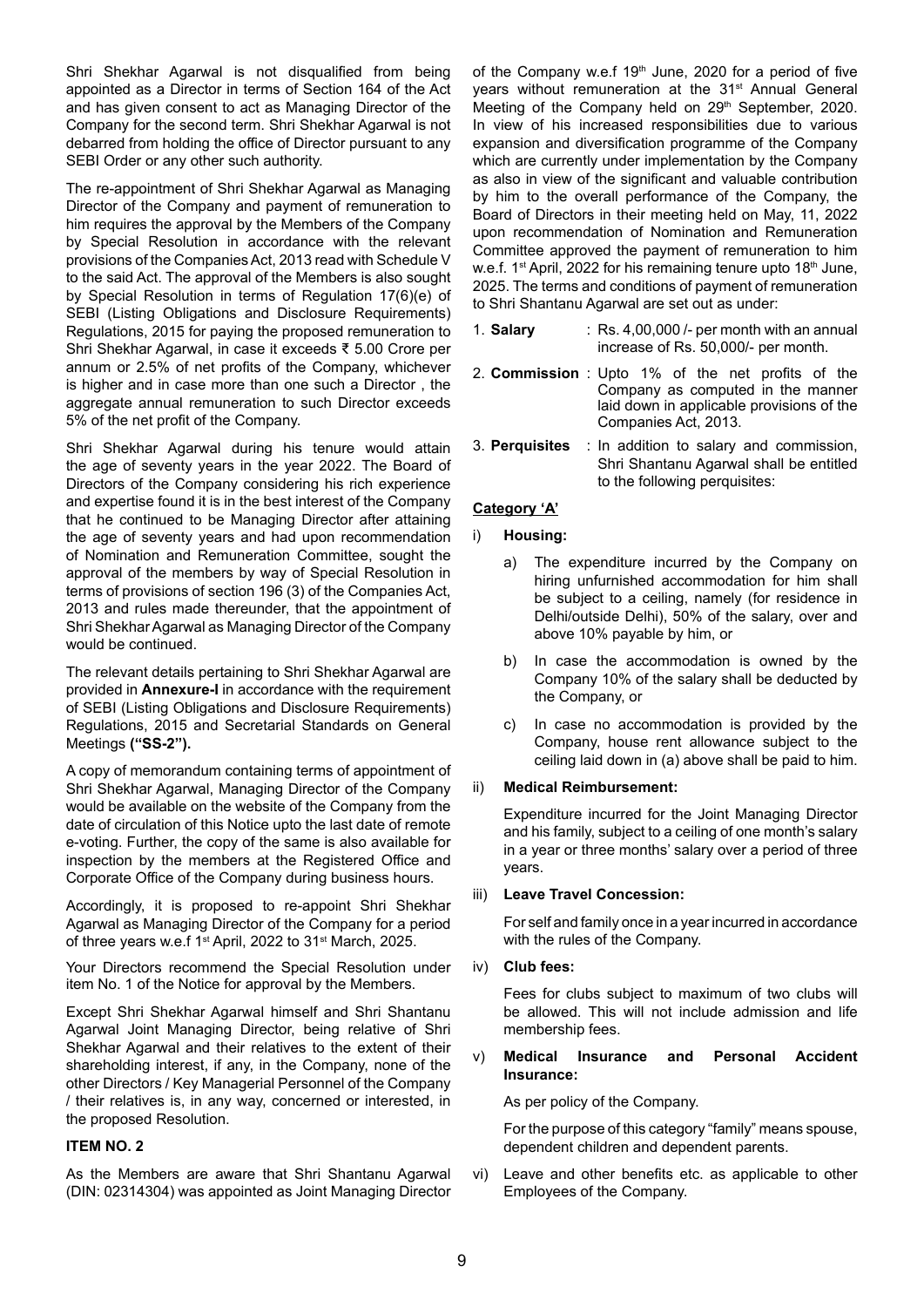### **Category 'B'**

#### i) **Provident Fund:**

Company's contribution to Provident Fund shall be as per the scheme of the Company.

### ii) **Superannuation/Annuity Funds**:

Company's contribution to Superannuation/Annuity fund shall be in accordance with the scheme of the Company.

## iii) **Gratuity:**

As per the rules of the Company, payable in accordance with the approved fund at the rate of half a month's salary for each completed year of service.

# **Category C**

i) **Car:**

Provision of car for use on Company's business. Use of car for private purpose shall be billed by the Company.

### ii) **Telephone:**

Telephone at residence for Company's business. Personal long distance calls shall be billed by the Company.

### **MINIMUM REMUNERATION**

Notwithstanding anything to the contrary hereinabove contained, where, in any financial year during the currency of the tenure of the Joint Managing Director, the Company had no profits or had inadequate profits, the Company may pay remuneration to the Joint Managing Director by way of salary, perquisites and allowances not exceeding the sum specified in Para 1(A) of Section II of Part II of the Schedule V of the Companies Act, 2013 or any amendments thereto.

The payment of remuneration to Shri Shantanu Agarwal as Joint Managing Director of the Company requires the approval by the Members of the Company by Special Resolution in accordance with the relevant provisions of the Companies Act, 2013 read with Schedule V to the said Act. The approval of the Members is also sought by Special Resolution in terms of Regulation 17(6)(e) of SEBI (Listing Obligations and Disclosure Requirements) Regulations, 2015 for paying the proposed remuneration to Shri Shantanu Agarwal, in case it exceeds ₹ 5.00 Crore per annum or 2.5% of net profits of the Company, whichever is higher and in case more than one such a Director , the aggregate annual remuneration to such Director exceeds 5% of the net profit of the Company.

The relevant details pertaining to Shri Shantanu Agarwal are provided in **Annexure-I** in accordance with the requirement of SEBI (Listing Obligations and Disclosure Requirements) Regulations, 2015 and Secretarial Standards on General Meetings **("SS-2").**

A copy of memorandum containing terms of remuneration of Shri Shantanu Agarwal, Joint Managing Director of the Company would be available on the website of the Company from the date of circulation of this Notice upto the last date of remote e-voting. Further the copy of the same is also available for inspection by the members at the Registered Office and Corporate Office of the Company during business hours.

Your Directors recommend the Special Resolution under item No. 2 of the Notice for approval by the Members.

Except Shri Shantanu Agarwal and Shri Shekhar Agarwal, Chairman & Managing Director and CEO of the Company being relative of Shri Shantanu Agarwal and their relatives to the extent of their shareholding interest, if any, in the Company, none of the other Directors / Key Managerial Personnel of the Company / their relatives is, in any way, concerned or interested, in the proposed Resolution.

# **Item no. 3**

As the members may be aware that at the Extra Ordinary General Meeting of the Company held on the 15<sup>th</sup> March, 2014, the Board of Directors were authorised to borrow money where the moneys to be borrowed together with the moneys already borrowed by the Company (apart from temporary loans obtained from the Company's Bankers in the ordinary course of business) from time to time for the purpose of Company exceed the aggregate of the paidup capital of the Company and free reserves but shall not exceed Rupees Five Hundred Crore at any point of time. The present borrowings of the Company are within the limits approved by the members in General Meeting as above.

Keeping in view the Company's existing operations and growing future financial requirements to support its business operations and plans, the Company may need additional funds. For this purpose, the Company may, from time to time, raise finance from various Banks and/or Financial Institutions, NBFCs, and/ or any other lending institutions and/or Bodies Corporate and/or such other persons/ individuals as may be considered fit, which, together with the moneys already borrowed by the Company (apart from temporary loans obtained from the Company's bankers in ordinary course of business) may exceed the aggregate of the paid-up share capital of the Company, free reserves and securities premium of the Company. Hence, it is proposed to increase the existing borrowing limits of the Company from Rs. 500 Crores to Rs. 750 Crores subject to the approval of the members of the Company.

The approval of the members is sought pursuant to Section 180(1)(c) of the Companies Act, 2013 and rules made thereunder. Your Directors recommend the Special Resolution as set out at Item No. 3 of the accompanying Notice, for members' approval.

None of the Directors or Key Managerial Personnel of the Company and their relatives is concerned or interested, financially or otherwise, in the Special Resolution.

# **ITEM NO. 4**

As the members may be aware that at the Annual General Meeting of the Company held on the 22<sup>nd</sup> September, 2017, the Board of Directors were authorised to create mortgage and/ or charge on the immovable and movable properties of the Company in connection with the funds borrowed from time to time to meet its requirements within the borrowing limits i.e. Rs. 500 Crore as approved by the members as above. The Company has borrowed/shall borrow funds from time to time to meet its financial requirements from various Banks and/or Financial Institutions and/ or any other lending institutions and/or Bodies Corporate and/or such other persons/ individuals as may be considered fit within the borrowing limits of the Company as approved.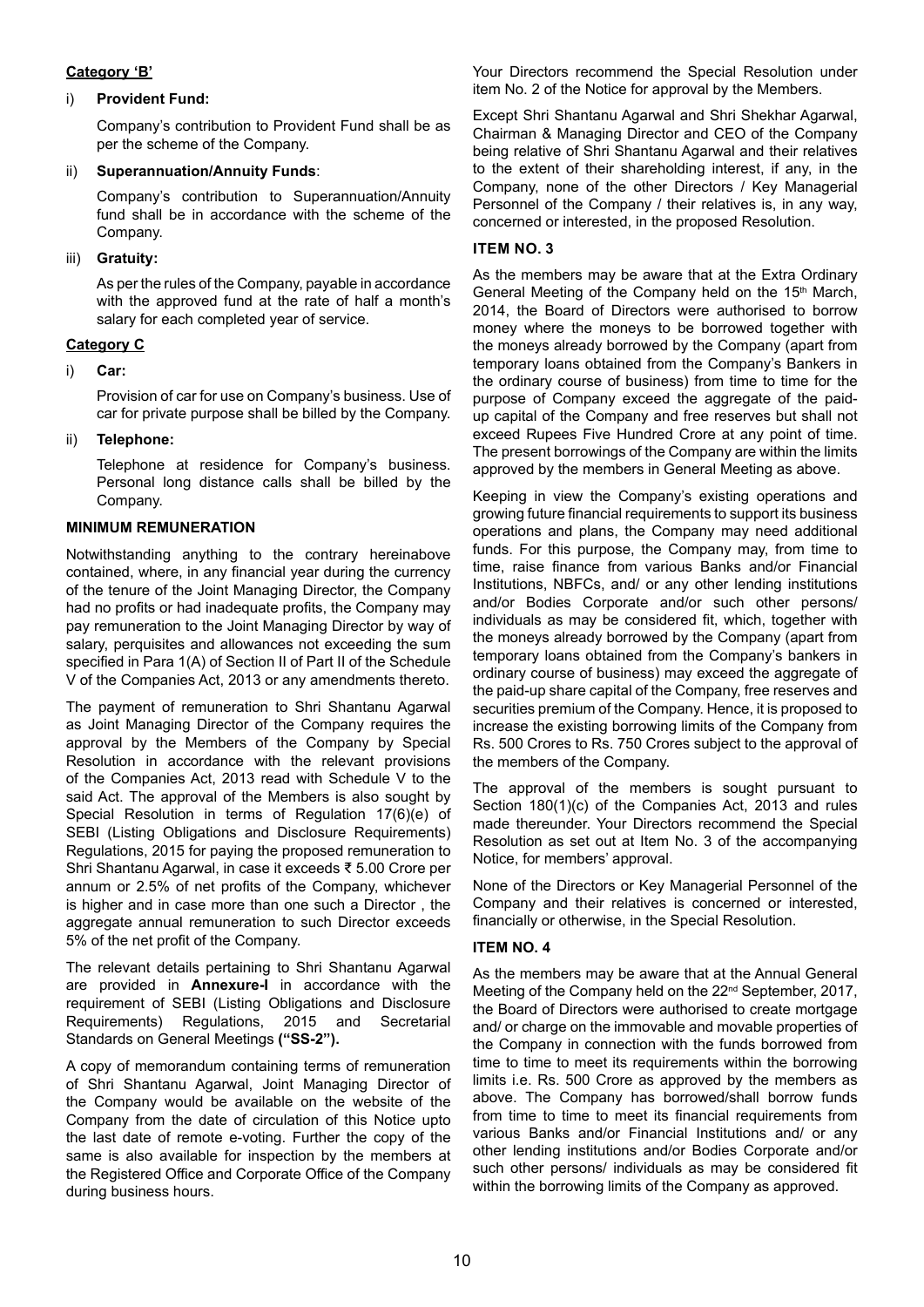Pursuant to the provisions of section 180(1)(a) of the Companies Act, 2013 (the 'Act'), the Board can exercise such power to create mortgage and/ or charge on the immovable and movable properties of the Company in connection with the funds borrowed from time to time to meet its requirements within the borrowing limits only with the approval of members of the Company by way of Special Resolution. Hence it is proposed to increase the existing limits of the Company to create mortgage and/ or charge on the immovable and movable properties of the Company from Rs. 500 Crores to Rs. 750 Crores (Rupees Seven Hundred and Fifty Crores only).

The approval of the members is sought pursuant to Section 180(1)(a) of the Companies Act, 2013 and rules made thereunder. Your Directors recommend the Special Resolution as set out at Item No. 4 of the accompanying Notice, for members' approval.

None of the Directors or Key Managerial Personnel of the Company and their relatives is concerned or interested, financially or otherwise, in the Special Resolution.

#### **ITEM NO. 5**

As the members may be aware that as per the sub clause 98 (ii) of Clause XV of Article of Association of the Company, the Board of Directors is authorised to borrow money (apart from temporary loans obtained from the Company's Bankers in the ordinary course of business) from time to time for the purpose of Company exceed the aggregate of the paidup capital of the Company and free reserves but shall not exceed Rs. 500 Crores (Rupees Five Hundred Crore only) at any point of time.

Keeping in view the Company's existing operations and growing future financial requirements to support its business operations and plans, the Company is in process to increase the said limit from Rs. 500 Crores to Rs. 750 Crores. To borrow the aforesaid funds, it is required to amend the

sub clause 98 (ii) of Clause XV of Article of Association of the Company by enhancing the limit upto Rs. 750 Crores. Accordingly, the Board of Directors at its meeting held on May, 11, 2022 approved the amendment in the existing AOA by substituting the sub clause 98 (ii) of Clause XV.

Pursuant to the provisions of Section 5 & 14 and other applicable provisions, if any, of the Act read with rules made thereunder (including any statutory modification(s) or re-enactment(s) thereof, for the time being in force), the approval of the Members is required for amending the AOA by way of passing Special Resolution in General Meeting.

Accordingly, the approval of the members is being sought, by way of Special Resolution to amend the AOA of the Company as set out at Item No. 5 of the Notice.

Copy of the existing AOA indicating the proposed amendment being referred in this Resolution would be available on the website of the Company from the date of circulation of this Notice upto the last date of remote e-voting. Further the copy of the same is also available for inspection by the members at the Registered Office and Corporate Office of the Company during business hours.

None of the Directors and/or Key Managerial Personnel of the Company and/or their relatives are concerned or interested, financially or otherwise in the said Resolution.

> **By order of the Board For Maral Overseas Limited**

**Place: Noida (U. P.) Sd/-** Sd/-

**Date: 11th May, 2022 Virendra Kumar Garg Company Secretary Registered Office:- M.No. FCS:-7321**

Maral Sarovar, V. & P. O. Khalbujurg, Tehsil Kasrawad, District Khargone, Madhya Pradesh -451660